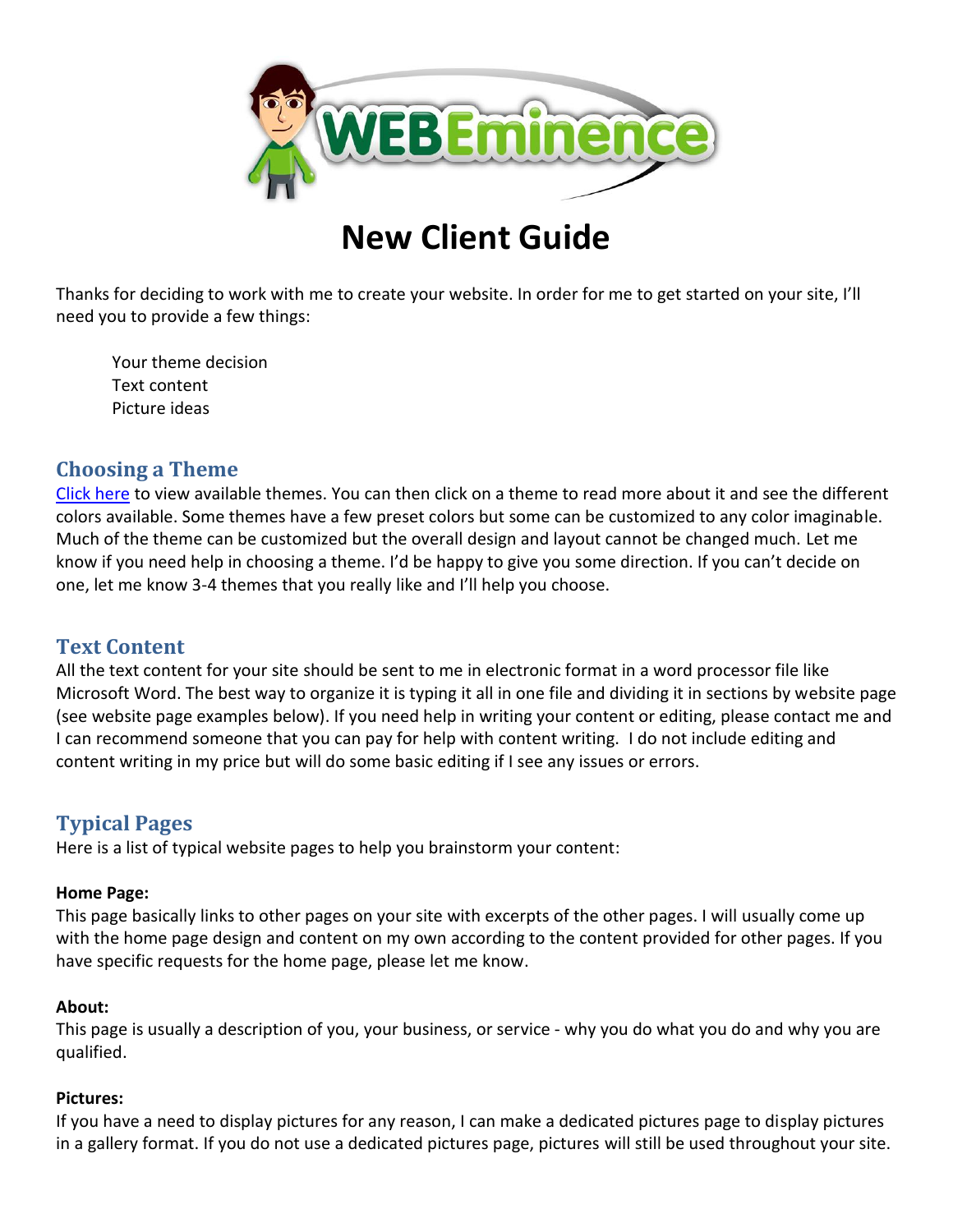#### **Product/Service/Pricing:**

If you sell a product or service, you might have a page describing the product or service in detail and giving pricing information

#### **References or Testimonials:**

If you have references or testimonials that are appropriate to display, it's good to include them on your website either on their own separate page or scattered throughout the site.

#### **Frequently Asked Questions (FAQ)**

A list of frequently asked questions is a good way to make sure all of your visitors get their questions answered. If you don't include a FAQ page, you should ask yourself what questions your website visitors will need answered and make sure they are answered on your other pages.

#### **Contact**

This page will have your contact information (Phone, Email, Address if necessary). It will also have a contact form that people can fill out. You will be notified by email when someone fills out the form.

Your site does not have to have all these pages. This is just a description to get you thinking about possibilities. You may wish to view websites in your own industry for ideas. After I get the content from you, I may change the number of pages that are used based on what I think is best. We will work together to make the final decisions.

### **Images**

You can send me any of your own images that can be used on the site. I encourage the use of personal images when it is appropriate because it shows a more personal side of your business. Showing pictures of yourself, your employees, your product, your office are all ways to help your website visitors personalize more with your business.

I also provide you with stock photos to use on your website. Go to [ThinkStock.com](http://thinkstock.com/) and browse the professional stock photos there. The best way is entering a keyword search like "red balloon" or "woman at airport" for example.

You can copy the image IDs of the pictures you like and send them to me. The best format to send them is with the ID numbers separated by commas as this will allow me to search all of them at once. So it should look like the text below and you can send me as many as you want. I recommend choosing 10-20 images.

#### *91597257,144340004,156872951,stk121203rke,160786137,121963430*

An even better way to save your image selections is by creating a free account on ThinkStock and then adding images to your lightbox by pressing the button next to images you like. You can then share your lightbox URL with me so I can easily access your image selections.